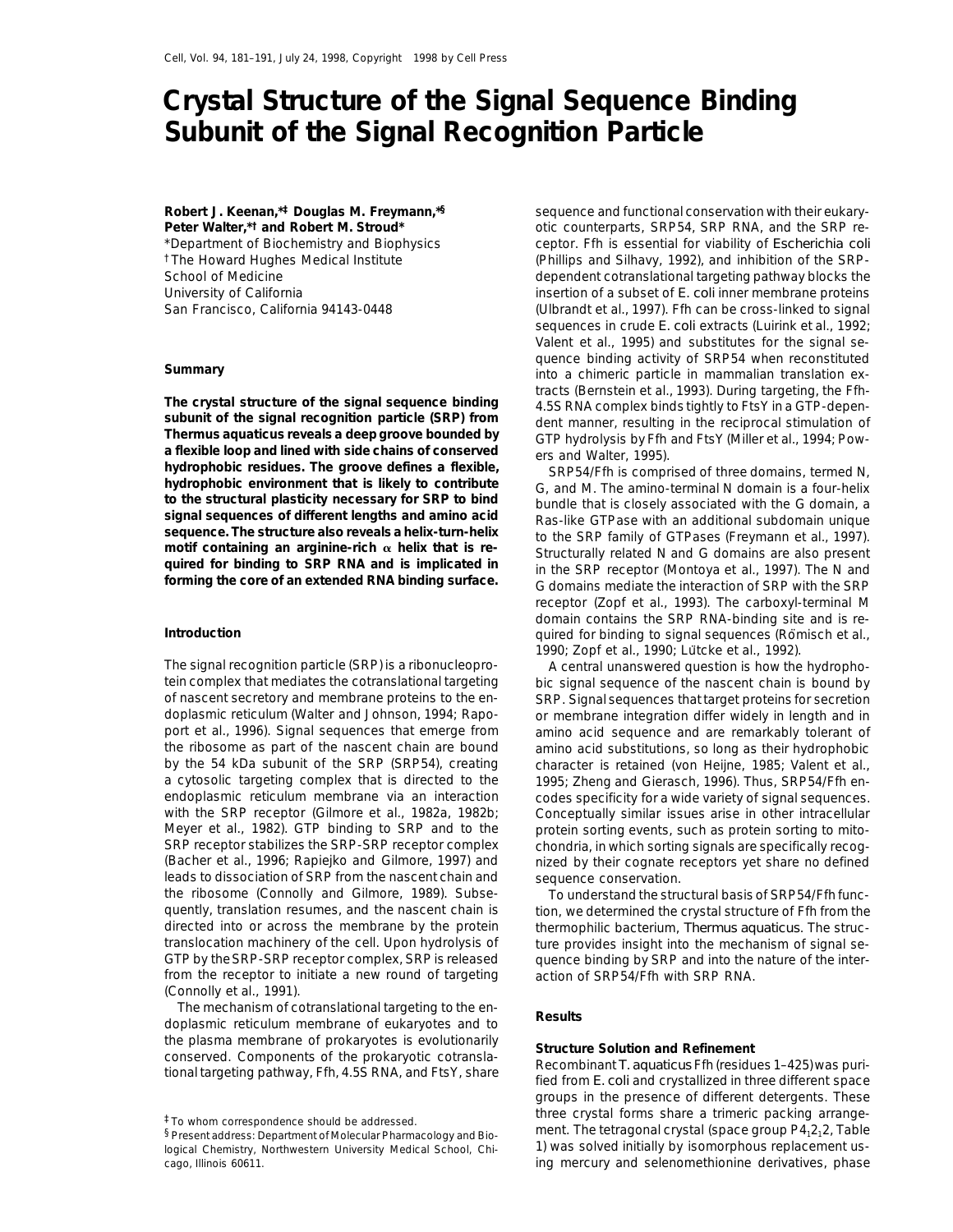| Table 1. Summary of Crystallographic Statistics<br>Data Collection |                         |                   |                 |                     |
|--------------------------------------------------------------------|-------------------------|-------------------|-----------------|---------------------|
|                                                                    |                         |                   |                 |                     |
| Data set                                                           | Tetragonal <sup>a</sup> | Tetragonal        | Tetragonal      | Rhombohedral        |
| <b>Beamline</b>                                                    | <b>SSRL 7-1</b>         | CHESS A1          | <b>SSRL 7-1</b> | CHESS <sub>F1</sub> |
| Detector                                                           | Mar30cm IP              | Princeton 1K CCD  | Mar30cm IP      | Princeton 2K CCD    |
| Wavelength (A)                                                     | 1.08                    | 0.910             | 1.08            | 0.928               |
| Space group                                                        | $P4_12_12$              | $P4_12_12$        | P4,2,2          | R32                 |
| Resolution (A)                                                     | 3.2                     | 3.8               | 3.4             | 3.2                 |
| Observations                                                       | 216,587                 | 89,883            | 83,109          | 105,880             |
| Unique                                                             | 27,678                  | 14,259            | 19,813          | 34,343              |
| Completeness (%)                                                   | 99.6                    | 82.9              | 83.5            | 84.5                |
| $R_{sym}$ (%) <sup>b</sup>                                         | 7.0                     | 8.1               | 7.1             | 6.4                 |
| Average I/σl                                                       | 17.7                    | 13.9              | 12.6            | 10.8                |
| MIR Analysis (Tetragonal)                                          |                         |                   |                 |                     |
| Data set                                                           |                         | HgCH <sub>3</sub> | <b>SeMet</b>    |                     |
| Resolution cutoff (A)                                              |                         | 4.0               | 3.6             |                     |
| No. of sites                                                       |                         | 3                 | 27              |                     |
| Phasing power (MLPHARE) <sup>c</sup>                               |                         | 0.72              | 1.02            |                     |
| $R_{\text{cullis}}^{\text{d}}$                                     |                         | 0.84              | 0.74            |                     |
| Overall figure of merit to 4.0 $\dot{A} = 0.36$                    |                         |                   |                 |                     |
| Refinement Statistics (Rhombohedral)                               |                         |                   |                 |                     |
| No. of reflections, $F > \sigma F$ (working/test)                  |                         |                   | 30,645/1,569    |                     |
| No. of non-hydrogen atoms                                          |                         |                   | 9,383           |                     |
| Resolution (A)                                                     |                         |                   | $20.0 - 3.2$    |                     |
| $R_{cryst}/R_{free}$ (%) <sup>e</sup>                              |                         |                   | 24.5/27.1       |                     |
| Average B factor (A <sup>2</sup> )                                 |                         |                   | 82.2            |                     |

<sup>a</sup> The tetragonal crystal form diffracts anisotropically beyond  $\sim$ 3.4 A<sup>\*</sup>; reflections are observed to  $\sim$ 2.9 A $\dot$ .

 $B_{\text{sym}} = \sum_i |I_i - \langle I \rangle| / \sum_i I_i$ , where  $\langle I \rangle$  is the average intensity over symmetry equivalents.

<sup>c</sup> Phasing power = <F<sub>h</sub>>/<E>, where <F<sub>n</sub>> is the rms of the heavy-atom structure factor amplitude and <*E*> is the rms lack of closure error. <sup>d</sup>R<sub>cullis</sub> =  $\sum |F_{ph} + F_p| - |F_n(calc)|/ \sum |F_{ph} + F_p|$  for centric reflections.<br><sup>e</sup>R<sub>cryst</sub> =  $\sum |F_o - F_c|/\sum F_o$  R<sub>free</sub> was calculated for a subset of reflections (~5%) omitted from the refinement.

combination using the previously determined structure by molecular replacement using the partial Ffh trimer of the N and G domains (Freymann et al., 1997), and from the tetragonal crystal as a search model. 3-fold noncrystallographic symmetry averaging. Due to Unambiguous density for the N and G domains and anisotropic diffraction from these crystals, only a par- continuous density for the M domain were obtained in tial model of the M domain was built into the resulting 3-fold averaged electron density maps calculated using electron density. Subsequently, rhombohedral crystals data from the rhombohedral crystal form (Figure 1). The (space group R32, Table 1) were obtained and solved entire M domain structure was determined and then



### Figure 1. Stereo View of Electron Density in the M Domain

The electron density map, calculated at 3.2 Å resolution and contoured at 1 $\sigma$ , was obtained after 10 cycles of 3-fold NCS averaging in the rhombohedral dataset, starting with phases from the refined model of Ffh. The side chains of Leu-322, Ile-365, Met-369, and Phe-406 form part of the conserved hydrophobic core of the M domain. Leu-320, Phe-325, Leu-326, Met-329, Leu-362, Phe-402, and Met-409 contribute to the hydrophobic groove. Experimentally determined selenomethionine positions are observed for Met-329, Met-369, and Met-409 in the tetragonal crystal form.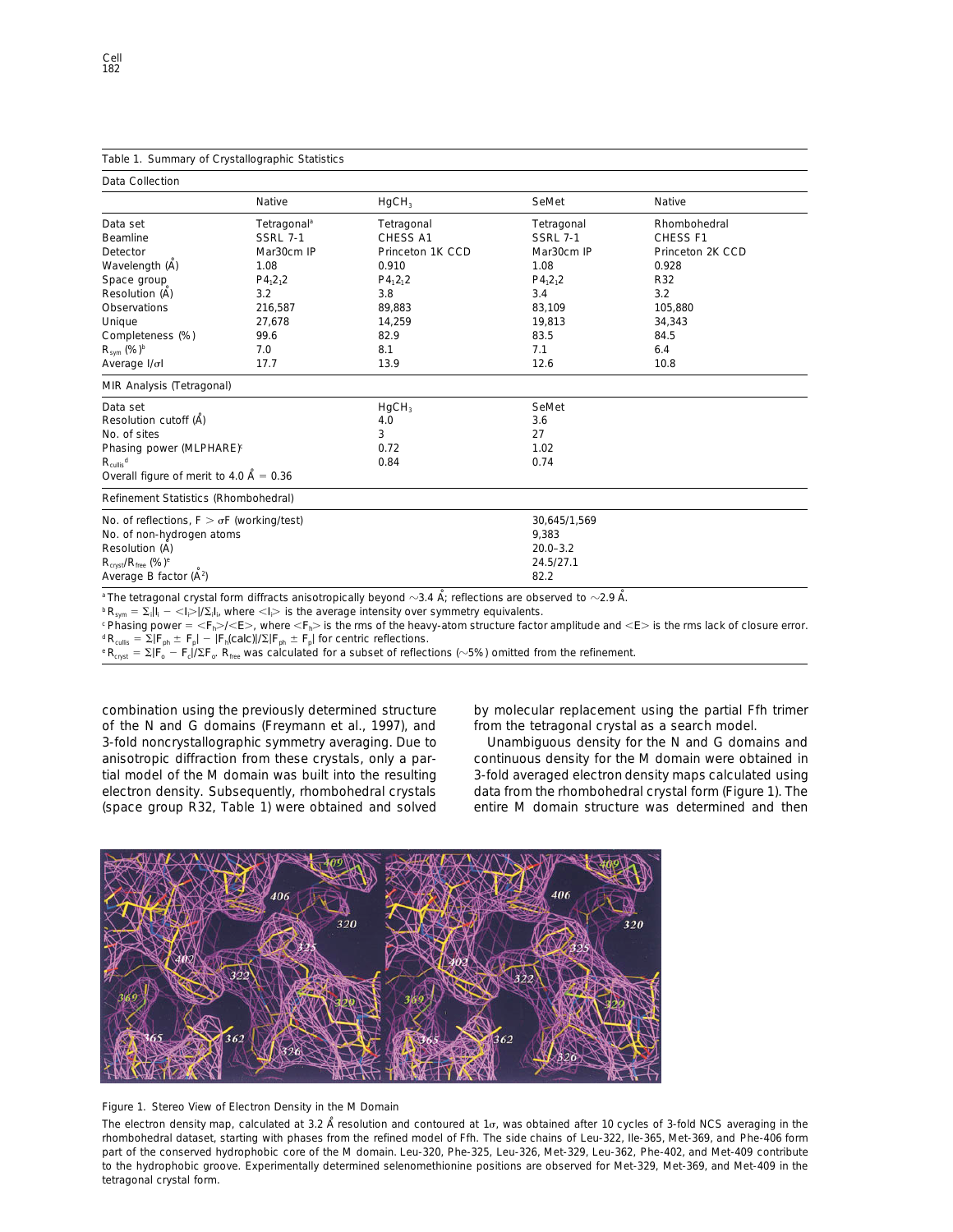

with its C-terminal helix,  $\alpha$ H1, colored magenta. The N and G domains from the other two monomers are shown in gray, and the structure of a proteolytically generated NG fragment three M domains are shaded green. An 11-residue peptide that links structure of a proteolytically generated NG fragment

(possibly linking the signal sequence binding and GTPase functions of Ffh) and simultaneously places the M domain close to the con- **Structure of the M Domain** served ALLEADV sequence of the N domain, which has been pro-<br>posed to promote efficient signal sequence recognition (Newitt and<br>Bernstein, 1997). A second contact occurs at the distal end of the<br>N domain four-helix bundle

C terminus of the M domain are defined by the electron SRP RNA. density; thus, the refined structure of Ffh includes residues 1–307 and 319–418. **The Hydrophobic Groove**

The crystal structure of *T. aquaticus* Ffh reveals a three- and the finger loop. The groove is approximately 25 domain protein. Extending from the C terminus of the  $\overline{a}$  A long, 15 A $\overline{a}$  wide, and 12 A $\overline{a}$  deep and is comprised G domain is a short helix ( $\alpha$ H1), followed by an 11-amino- almost exclusively of hydrophobic amino acids (Figure acid flexible linker that tethers the M domain to the N and 4, green and yellow). In total, 11 leucines, 3 phenylala-G domains. Consistent with the observed proteolytic nines, 3 methionines, 2 valines, and 2 isoleucines consusceptibility of the linker peptide in solution (Römisch tribute to a hydrophobic surface area within the groove et al., 1990; Zopf et al., 1990), electron density for this of more than 1487 Å<sup>2</sup>. This comprises greater than 20% region is weak, and we cannot determine which G do- of the total surface area of the M domain. The size of main is covalently attached to the M domain in the tri- the groove and the conserved hydrophobic character meric arrangement of the crystal (Figure 2). The struc- of theamino acid side chainsthat line it(Figure 5, shaded tures of the N and G domains in the intact Ffh are gray) suggest that the groove forms the signal sequence essentially the same as in the previously determined binding pocket of SRP.



Figure 3. Structure of the M Domain

Ribbon representation of the M domain, colored blue to red from the N to the C terminus. Hydrophobic residues lining the proposed signal sequence binding groove are contributed from helix  $\alpha$ M1, the flexible finger loop, helix  $\alpha$ M2, and helix  $\alpha$ M4. The highly conserved Figure 2. The Ffh Trimer Forming the Asymmetric Unit of the Rhom- SRP RNA-binding motif is centered around helix aM3. Seven resibohedral and Tetragonal Crystal Forms **dues at the extreme C terminus of the M domain cannot be seen** The N and G domains from one monomer are highlighted in blue, in the electron density map and are probably disordered.

the C terminus of the G domain (red circles) to the N terminus of (Freymann et al., 1997). However, there is an  $\sim 8^{\circ}$  change the M domain (red crosses) is disordered; thus, the topological in the disposition of the N domain relative to the G<br>arrangement of M with respect to the N and G domains is ambiguous domain. A similar domain motion is obse arrangement of M with respect to the N and G domains is ambiguous domain. A similar domain motion is observed between<br>in the crystal. In the Gystal.<br>The Music of the American of the NG frag-<br>The Music of the American of the NG frag-<br>ment and may be functionally significant (D. M. F. et al.,<br>method may be functionally significant (D. M. F. et al.,<br>these c

contacts bury relatively little surface area and do not involve con- deep groove that is bounded on one end by a 19-residue served amino acids, they may not represent functional interactions. loop that connects  $\alpha$ M1 to  $\alpha$ M2 (the "finger loop") and on the other end, by helix  $\alpha$ M4, which crosses  $\alpha$ M1 and  $\alpha$ M2 almost perpendicularly near the center of the confirmed by the location of three experimentally ob- domain. On the surface of the domain distal to the finger served selenium sites in the M domain of the tetragonal  $\qquad$  loop, helix  $\alpha$ M3 is packed tightly against the conserved crystal form. The structure was refined with noncrys- hydrophobic core of the M domain. The core is the most tallographic symmetry restraints to a crystallographic R ordered region of the M domain and serves to organize factor of 24.5% ( $R_{free}$  = 27.1%) at 3.2 A resolution. All two key functional surfaces of the domain, a hydrophoamino acids except for 11 in the linker region between bic groove that is implicated in signal sequence binding the G and M domains and 7 amino acids at the extreme and an arginine-rich motif that is required for binding to

The most prominent structural feature of the M domain **Overall Structure of Ffh** is the deep groove formed by helices αM1, αM2, αM4,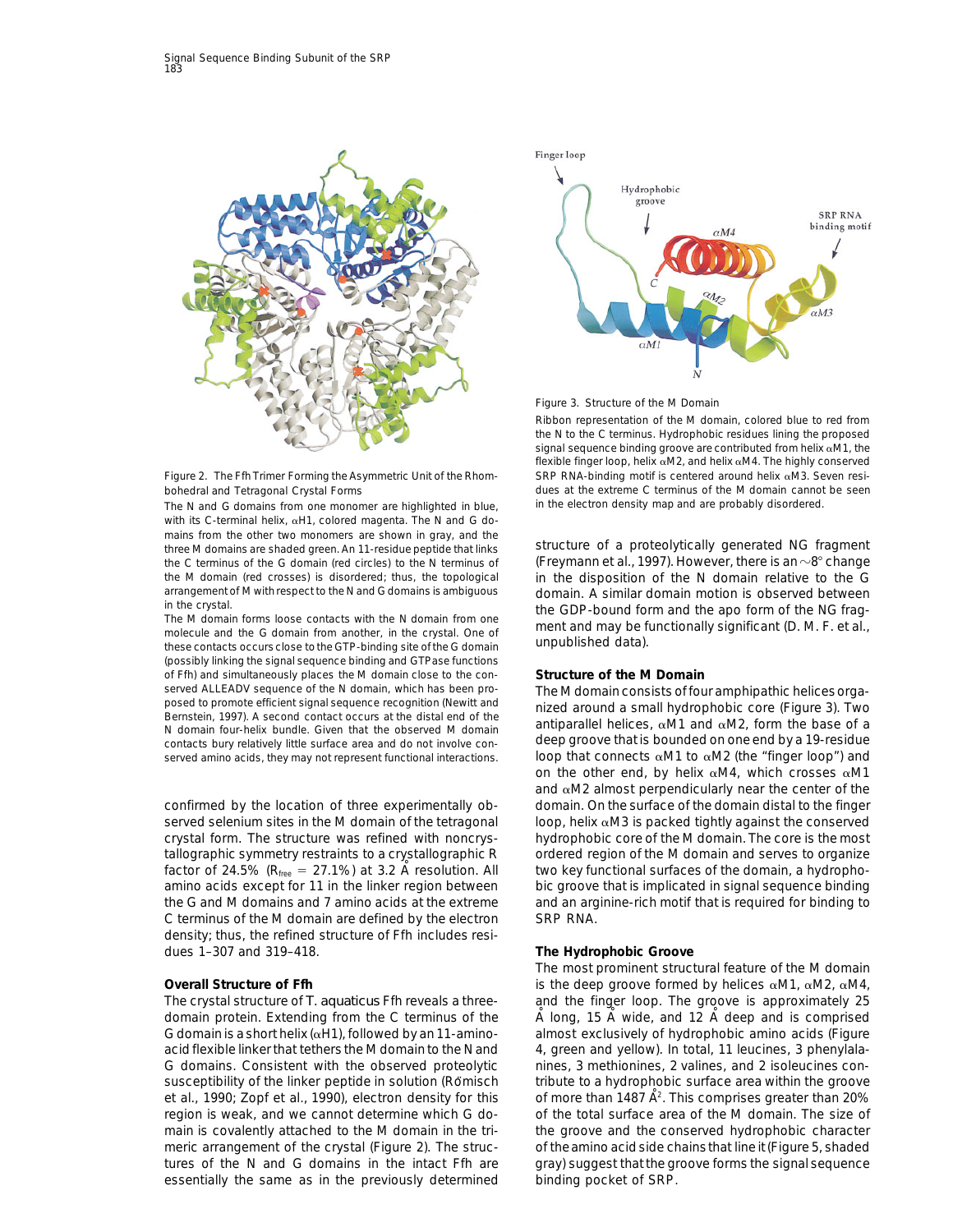



Stereo view of a molecular surface representation of the proposed signal sequence binding groove of Ffh. The top view corresponds closely to the orientation in Figure 3; the bottom view is rotated 90° about the horizontal axis with respect to the orientation in the top view. Hydrophobic residues (Met, Leu, Ile, Val, and Phe) in the *T. aquaticus* M domain are colored (green and yellow). A total of 14 positions that correspond to methionine in the sequence of *E. coli* Ffh are colored yellow. Of these, 11 are positioned to line the proposed signal sequence binding groove of Ffh. Six additional methionine residues are located at the extreme C terminus of *E. coli* Ffh and cannot be modeled in the *T. aquaticus* structure. Note the asymmetric distribution of hydrophobic residues in the groove.

and  $\alpha$ M4 that flank the hydrophobic groove, the con-<br>remain functional in vitro (Walter and Blobel, 1980). served, 19-amino-acid finger loop motif (residues 337– 355) is flexible. The loop forms an extended structure<br>that contributes conserved hydrophobic side chains to<br>the interior surface of the groove. Gly-336-Pro-337 at the<br> $\alpha$ M1-finger loop junction and Pro-346-Gly-347 at th short stretch of residues that loosely adopt an  $\alpha$ -helical<br>conformation. The backbone flexibility of the finger loop<br>is underlined by the fact that residues 352–354 in mono-<br>mer C lie in a different conformation than th mer C lie in a different conformation than those in mono-<br>mers A or B in the trimeric arrangement of the crystal that is structurally similar to those found in HTH DNAmers A or B in the trimeric arrangement of the crystal. That is structurally similar to those found in HTH DNA-<br>The loop adopts vet a third conformation in a cubic binding proteins (Steitz et al., 1982). The α-carbon atom The loop adopts yet a third conformation in a cubic binding proteins (Steitz et al., 1982). The α-carbon atoms<br>Crystal form. The implied flexibility of the finger loop is of the 21 residues comprising the HTH motif in Ffh crystal form. The implied flexibility of the finger loop is of the 21 residues comprising the HTH motif in Ffh (from<br>likely to be important for signal sequence binding (see  $\alpha$ M3 to  $\alpha$ M4; residues 384–404) superimpose o likely to be important for signal sequence binding (see Discussion). HTH motif of the *lac* repressor (Chuprina et al., 1993;

the hydrophobic finger loop of one M domain (Figure 6, 7A). Residues contributing to the compact hydrophobic<br>magenta) inserts into the hydrophobic groove of another core, including Ile-365 and Met-369 from helix «M2, Ilemagenta) inserts into the hydrophobic groove of another (Figure 6, white). As a monomer in solution, this open  $388$  from helix  $\alpha$ M3, and Val-399 and Ile-403 from helix conformation of the finger loop would expose the hy-  $\alpha$ M4, serve to orient the HTH motif and are conserv conformation of the finger loop would expose the hy- $\alpha$ M4, serve to orient the HTH motif and are conserved drophobic groove to solvent. Thus, the large hydropho-<br>in the M domain sequence. Gly-393, located at the start drophobic groove to solvent. Thus, the large hydrophobic surface area of the groove may explain why deter-<br>of the turn between helices  $\alpha$ M3 and  $\alpha$ M4, is also congent is required to obtain well diffracting crystals of served in the M domain sequence. A similar pattern of

In contrast to the relatively rigid helices  $\alpha$ M1,  $\alpha$ M2, Ffh in the absence of signal sequences and for SRP to

In the crystal, pairs of M domains interlock such that Lewis et al., 1996) with an rms deviation of 0.55 Å (Figure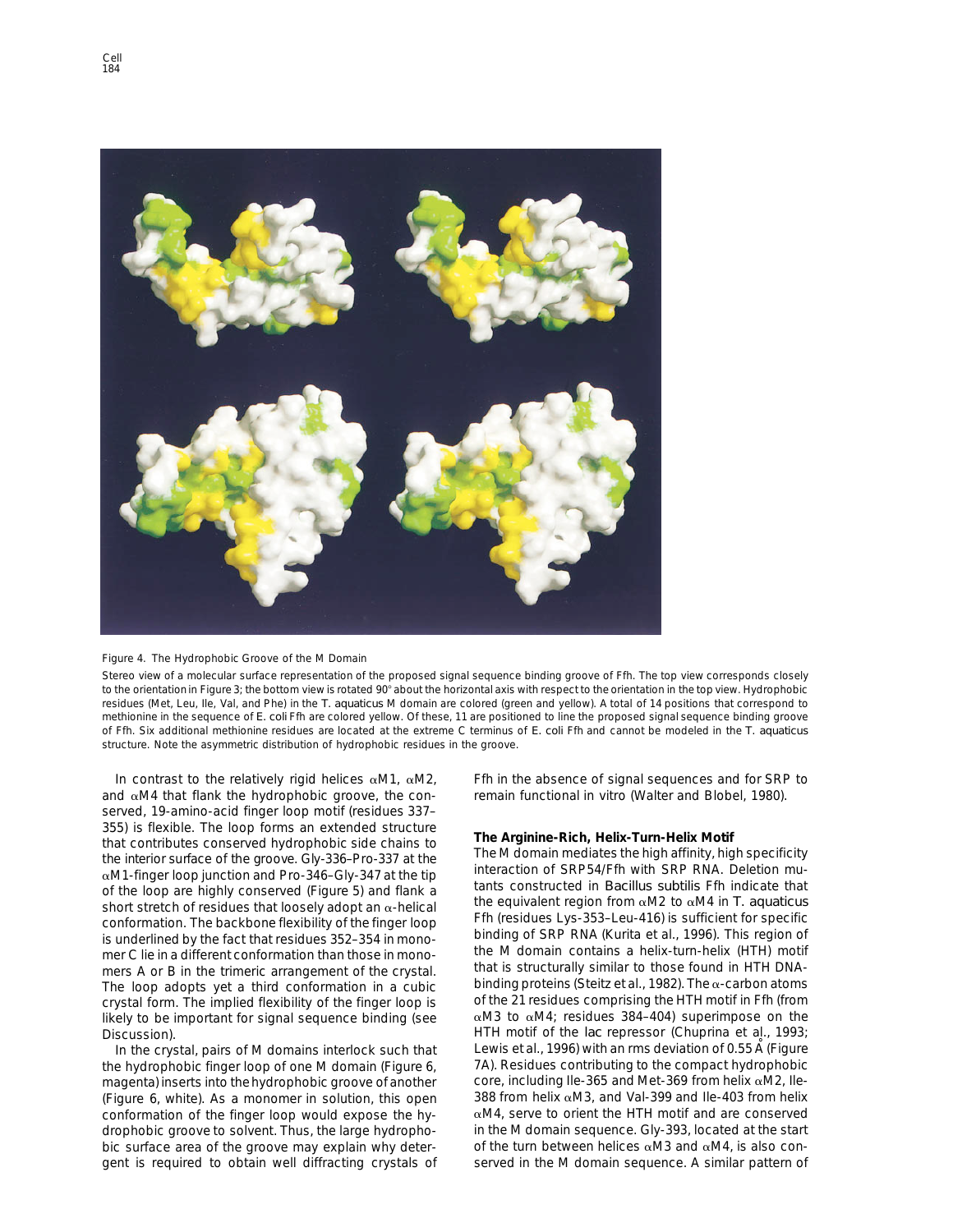

Figure 5. Sequence Alignment of the M Domain

Methionine residues are colored red. Conserved residues in the *T. aquaticus* Ffh crystal structure that line the hydrophobic groove are shaded gray; conserved residues in the SRP RNA-binding motif are shaded blue. The most conserved residues in the M domain are indicated with black triangles. Secondary structural elements and residue numbering based on the *T. aquaticus* sequence are shown above the aligned sequences. Sequences were obtained from the SWISS-PROT database and correspond to *T. aquaticus* (O07347), *E. coli* (P07019), *Haemophilus influenza* (P44518), *Mycoplasma mycoides* (Q01442), *B. subtilis* (P37195), *Methanococcus jannaschii* (Q57565), *Saccharomyces cerevisiae* (P20424), *Schizosaccharomyces pombe* (P21565), *Lycopersicon esculentum* (tomato, P49971), and *Homo sapiens* (P13624).

conserved hydrophobic and glycine residues is charac- Cross-linking and functional studies have shown that

tively charged sequence,  $384$ RRKRIAKGSGTSVQEV<sup>399</sup> in the M domain is likely to provide this functionality. charged RNA binding surface of the domain. Gly-391 al., 1997). and Gly-393 of the conserved GSG sequence are also A striking feature of the M domain is its unusually essential for binding to SRP RNA (Kurita et al., 1996). high content of methionine residues, a feature that is In *E. coli* where Ser-392 is substituted by cysteine, bind- phylogenetically conserved from bacterial to mammaing of Ffh to SRP RNA protects this cysteine residue lian SRP (Bernstein et al., 1989) (Figure 5, red). The from chemical modification and, conversely, its alkyl- hydrophobic methionine side chain is flexible, both beation impairs RNA binding (P. Peluso and P. W., unpub- cause it is unbranched and because of the unique conlished results). These experimentally defined SRP RNA formational properties of the thioether linkage (Gellman, binding determinants are located on the side of the M 1991). Combined with secondary structure predictions, domain opposite the hydrophobic groove and are cen- these observations led to the proposal that methionine tered on the first helix of the HTH motif, aM3 (residues and other conserved hydrophobic residues in the M

mechanism of signal sequence recognition by SRP. valine, and phenylalanine residues (Figure 5). This may

teristic of the HTH sequence motif (Harrison and Aggar- the M domain of SRP54 contains the signal sequence wal, 1990). binding site in SRP (Römisch et al., 1990; Zopf et al., 1990; Zopf et al., The M domain HTH motif contains a conserved, posi-<br>
1990; Lütcke et al., 1992). The deep hydrophobic groove (Althoff et al., 1994) (Figure 5, shaded blue). Mutational This assignment is consistent with mutational analyses analysis indicates that Arg-384, Arg-387, and Lys-390 in which deletion of a portion of *B. subtilis* Ffh, including are essential for high affinity binding to SRP RNA (Kurita  $\alpha$ M1 and the majority of the finger loop, abolishes the et al., 1996). These residues, along with basic residues at ability of the protein to bind presecretory proteins (but positions 385, 386, and 390, contribute to the positively not the ability to bind SRP RNA) in vitro (Takamatsu et

382–392; Figure 7B). domain are arranged along amphipathic helices such that their flexible side chains form "bristles" lining a **Discussion** hydrophobic groove with sufficient plasticity to accommodate a variety of signal sequences (Bernstein et al., **Implications of the Structure for Signal** 1989). In *T. aquaticus*, however, many of the methionines **Sequence–M Domain Interaction** whose abundance characterizes the M domains of me-The crystal structure of Ffh provides insight into the sophilic organisms are replaced by less flexible leucine,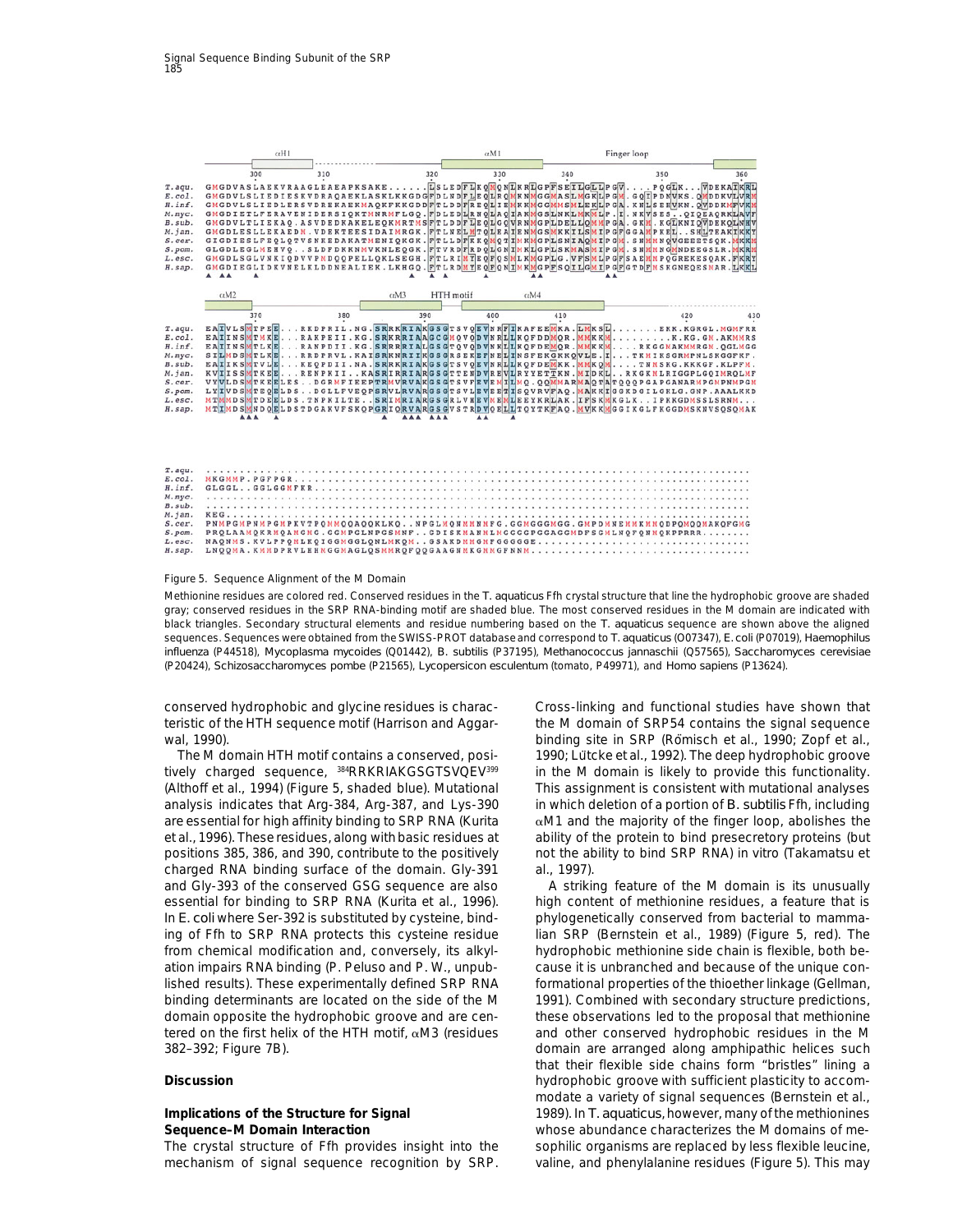

shown) inserts into the proposed signal sequence binding groove<br>of another M domain (white, molecular surface representation), SRP54 prevents cross-linking to signal sequences in vitro forming a hydrophobic cavity in the center of the groove that may (Lütcke et al., 1992). By providing additional hydrophocontain detergent from the crystallization solution. This protein-<br>
protein interaction may represent an example of the extent to which<br>
extensions present in higher organisms may increase protein interaction may represent an example of the extent to which extensions present in higher organisms may increase<br>the M domain has evolved to accommodate a wide variety of hy-<br>the hydrophobic surface area available t

represent an adaptation of the protein sequence to the  $E. cosH$  MA, the  $E. cosH$  Marmin's habitat at 75°C, at temperature at which there is also on properties of the molten ghold state (Zheng mall motion alone contributes sub

The backbone dynamics of the finger loop may also flexible linker (Babu et al., 1988). Upon binding to pro-<br>contribute to the plasticity necessary for SRP to bind tein substrates, this linker undergoes a conformational

is of sufficient size and hydrophobicity to accommodate (Ikura et al., 1992; Meador et al., 1992). Extensive hy<br>Signal sequences of different lengths and sequence. (alrophobic contacts formed between CaM and its ligand signal sequences of different lengths and sequence. drophobic contacts formed between CaM and its ligand<br>Signal sequences are typically between 20 and 30 resi- are mediated by methionine sid dues in length and are characterized by a central hy-<br>drophobic core of approximately 10 to 15 residues bility of the linker peptide is thought to increase the flanked on either side by short stretches of polar resi- promiscuity of CaM by allowing the two globular dodues (von Heijne and Abrahmsen, 1989). Isolated signal mains to adjust their orientation in response to different

peptides are conformationally dynamic, with a tendency to adopt an  $\alpha$ -helical conformation in nonpolar environments (Gierasch, 1989; McKnight et al., 1989). The dimensions of the hydrophobic groove are sufficient to accommodate  $\sim$ 20 amino acids in an  $\alpha$ -helical conformation or  $\sim$  16 amino acids in a fully extended  $\beta$ -hairpin conformation. In either conformation, binding to the M domain groove would expose one surface of the hydrophobic core of the signal sequence. The finger loop and a hydrophobic patch on the surface of the N or G domains are plausible candidates for a complementary hydrophobic region that could rearrange to cover this surface. The short stretches of polar residues that flank the core of signal sequences could be accommodated outside of the hydrophobic groove.

The C terminus of the M domain is variable in length, extending beyond helix  $\alpha$ M4 for as few as  $\sim$ 12 residues in *T. aquaticus* and for more than  $\sim$  100 residues in some eukaryotes (Figure 5, lower block of sequences). The significance of this region for signal sequence recogni-Figure 6. The Hydrophobic Groove of the M Domain Is Not Empty<br>in the Crystal<br>The flexible finger loop of one M domain (magenta; residues 337-355<br>shown) inserts into the proposed signal sequence binding groove<br>shown) insert the M domain has evolved to accommodate a wide variety of hy-<br>drophobic surface area available to facilitate bind-<br>ing of signal sequences or to increase the repertoire of sequences that can be recognized by SRP.

tein substrates, this linker undergoes a conformational different signal sequences.<br>The proposed signal sequence binding groove of Ffh aether, engulfing the ligand in a hydrophobic tunnel gether, engulfing the ligand in a hydrophobic tunnel are mediated by methionine side chains that are thought bility of the linker peptide is thought to increase the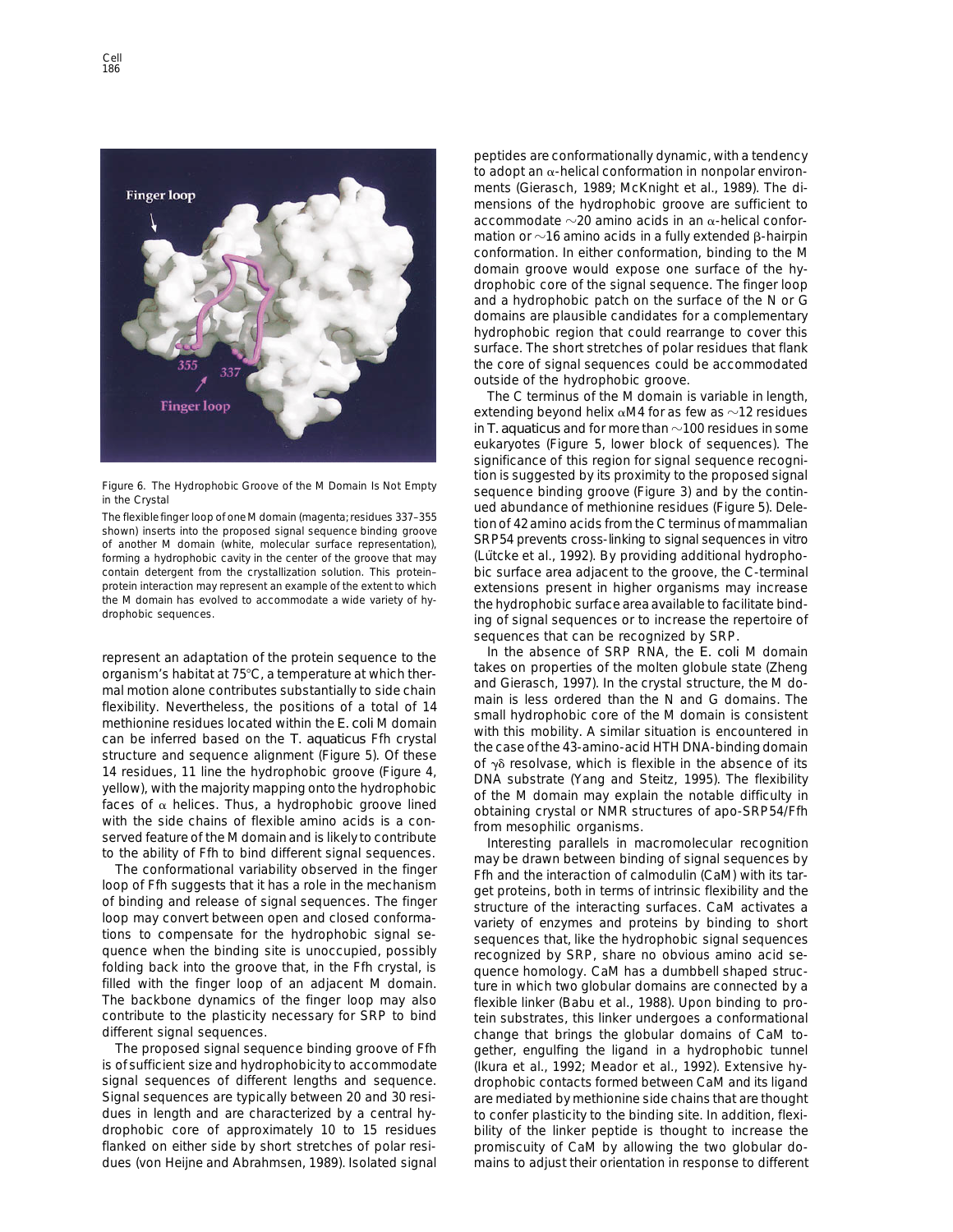



(A) Stereo view of the HTH motif ( $\alpha$ M3 to  $\alpha$ M4) and a third helix ( $\alpha$ M2) of the M domain (green) superimposed onto the corresponding region from the *lac* repressor (blue) (Chuprina et al., 1993). The least-squares overlap of a carbons was performed using LSQMAN (Kleywegt and Jones, 1994b). Conserved residues contributing to the compact hydrophobic core of the *lac* repressor are indicated, along with their counterparts in the M domain. Helix αM4 extends beyond helix α2 of the *lac* repressor by ~3 additional turns and contains basic residues at an extended C terminus; these characteristics are similar to the recognition helix of homeodomain DNA-binding proteins (Gehring et al., 1994). (B) Stereo view of the conserved SRP RNA-binding motif of Ffh. This view is rotated  $\sim$ 90° about the vertical axis with respect to the orientation in Figure 7A. Positively charged side chains located in helix aM3 are likely to mediate the specific interaction of the M domain with SRP RNA. Arg-387 and Arg-361 form well-ordered salt bridges with the conserved residues Glu-373 and Glu-398, respectively.

domain by itself is sufficient for signal sequence binding; classical "recognition" helix) that inserts into the major however, additional contacts with the N and G domains groove of the DNA (Brennan, 1992). This suggests that may also be involved (Zopf et al., 1993; Newitt and Bern- Ffh and HTH DNA-binding proteins use distinct surfaces stein, 1997; Zheng and Gierasch, 1997). Flexibility of the of the conserved HTH structural motif as the primary linker region may allow Ffh to adjust the orientation of nucleic acid interaction site.

Sequence conservation (Althoff et al., 1994) combined et al., 1996). Preliminary NMR assignments of domain with mutational and biochemical analysis (Kurita et al., IV of SRP RNA indicate that these conserved loops dishelix of the HTH motif, the arginine-rich helix  $\alpha$ M3, in al., unpublished results). In the case of another RNAbinding to SRP RNA. The location of these RNA binding binding protein, HIV-1 Rev, binding to its cognate RNA HTH DNA-binding proteins with their target DNAs, where major groove (Battiste et al., 1996; Ye et al., 1996). The

ligands (Meador et al., 1993). In the case of SRP, the M binding is mediated by the second helix of the motif (the

the M domain relative to the N and G domains, so that The Ffh-binding site on SRP RNA contains a conpeptides of different lengths and sequences can be ac-<br>served hairpin motif (termed domain IV) defined by three commodated. short double helices linked by one symmetric and one asymmetric internal loop (Poritz et al., 1988) (Figure 8A). **Implications of the Structure for SRP** Nucleotides in these loops are protected from chemical **RNA-M Domain Interaction** and enzymatic modification by contact with Ffh (Lentzen 1996) of the M domain implicate residues within the first tort the A-form helix (Schmitz et al., 1996) (Behrens et determinants contrasts with the primary interaction of is achieved by insertion of a basic  $\alpha$  helix into a widened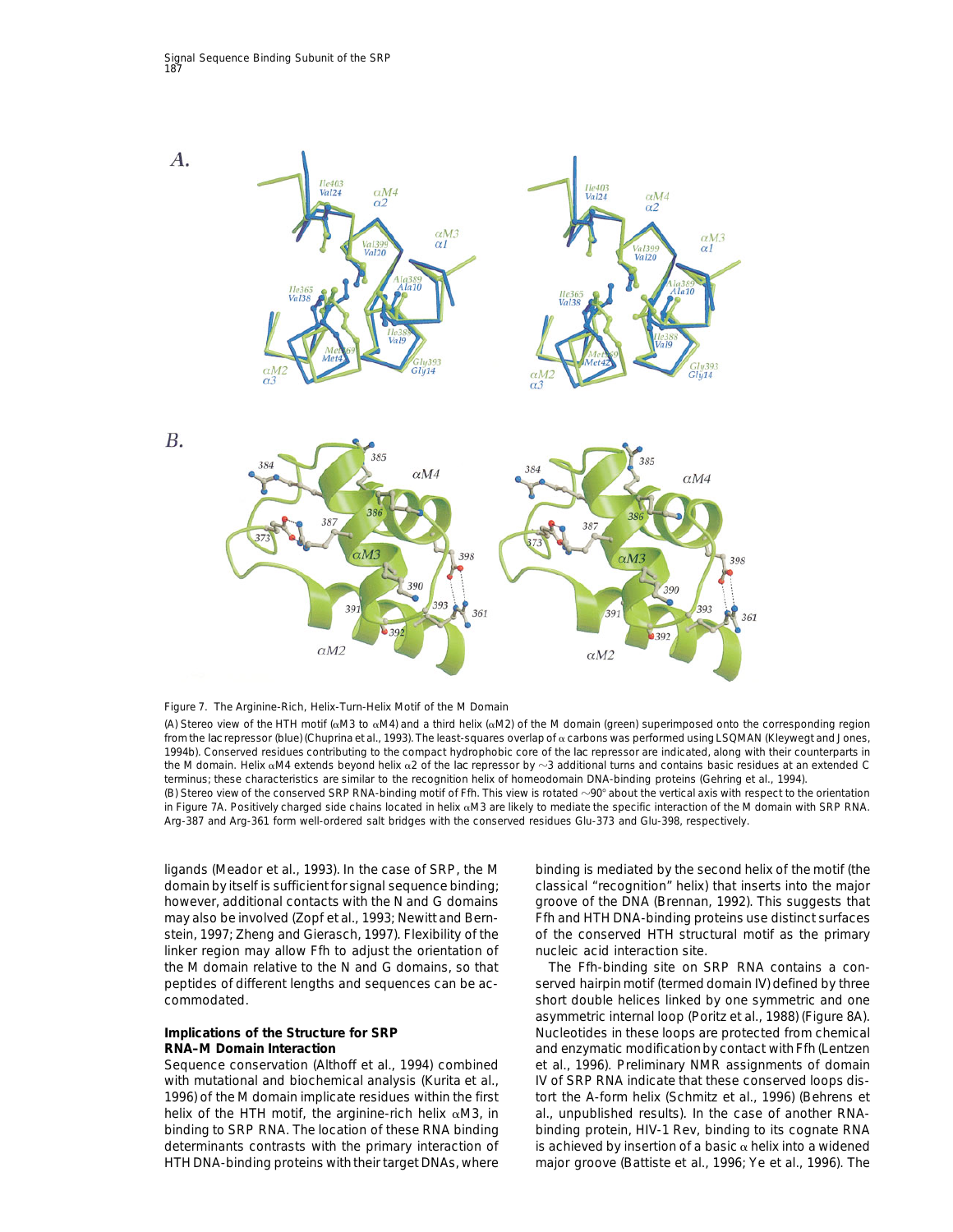

primary interaction between the M domain and SRP RNA RNA, which in turn could affect interaction with the N may also occur via insertion of helix  $\alpha$ M3 into a distorted and G domains and/or with other SRP ligands, including groove of SRP RNA. The ribosome and the SRP receptor.

The structural context of the SRP RNA-binding motif in the M domain may be critical to stabilize helix aM3 **Experimental Procedures** and to provide an additional RNA binding surface, since<br>a peptide spanning the arginine-rich motif (correspond-<br>ing to Arg-378–Arg-401 in T. aquaticus) derived from B.<br>from T. aquaticus was expressed in E. coli from a pET3 subtilis Ffh is, by itself, insufficient for RNA binding (Ku- in a BL21(DE3)/pLysE strain. Ten to fifteen milligrams of >98% pure rita et al., 1996). In this light, it is intriguing to note that protein were obtained from a liter of culture after purification using the positively charged surface potential of the M domain cation exchange chromatography and 70°C heat treatment. A series extends outward from  $\alpha$ M3 to include  $\alpha$ M2, the  $\alpha$ M2-<br> $\alpha$ M3 loop region  $\alpha$ M4 and the C terminus (Figure 8B) Selenomethionyl Ffh was prepared following the procedure of Van αM3 loop region, αM4, and the C terminus (Figure 8B).<br>Similarly, in HTH DNA-binding proteins the protein-<br>buyne et al. (1993) and purified in the same manner as the wild-<br>type protein. nucleic acid binding surface is not restricted to the recognition helix (Rooman and Wintjens, 1996). Binding **Crystallization** to SRP RNA stabilizes the M domain, suggesting for-<br>mation of an extensive molecular interface (7heng and ture using hanging drop vapor diffusion with a 20 mg/ml Ffh solution mation of an extensive molecular interface (Zheng and ture using hanging drop vapor diffusion with a 20 mg/ml Ffh solution<br>Gierasch, 1997), Enzymatic and chemical modification in 5 mM HEPES (pH 7.5). Tetragonal crystals we Gierasch, 1997). Enzymatic and chemical modification<br>(Lentzen et al., 1996) and preliminary NMR assignments<br>(Behrens et al., unpublished results) indicate that the cost, and 2 mM expl trimethylammoniumbromide. They belong<br> conserved asymmetric loop of domain IV induces a sub- $\sim$ 55% solvent with three molecules in the asymmetric unit (as deterstantial bend in SRP RNA. Together, these observations mined by Ficoll density gradient measurements). Cubic crystals suggest that SRP RNA attaches to the M domain by were grown over reservoir solutions containing 1.2 M NaOAc, 0.1 M<br>interaction with the conserved arginine-rich helix  $_{\alpha}$ M3 Tris (pH 8.5), 150 mM CdSO<sub>4</sub>, and 2 mM Zwitte Interaction with the conserved, arginine-rich helix  $\alpha$ M3 belong to space group P4<sub>1</sub>32 with a = 155.6 Å and contain  $\sim$ 60%

occupancy by undergoing conformational changes that 1.2 M NaOAc, 0.1 M Tris (pH 8.5), 120 mM CdSO4, and 20 mM lithium ultimately coordinate the steps required for accurate dodecyl sulfate. They belong to space group R32, with a = 158.9 Å<br>
protein targeting to the translocation apparatus located and  $\alpha = 75.8^{\circ}$ , and contain  $\sim$ 65% sol protein targeting to the translocation apparatus located and  $\alpha = 75.8^{\circ}$ , and contain  $\sim$ 65% solvent, with three molecules in<br>in the membrane, SRP RNA plays a central role in this the asymmetric unit. The trimeric pac in the membrane. SRP RNA plays a central role in this<br>process, as underlined by its evolutionary conservation.<br>Indeed, SRP RNA stimulates the interaction of Ffh with<br>the of Ffh either in vitro or in vivo. Tetragonal crysta evidence suggesting that SRP RNA facilitates communi-<br>cation of the M domain with the N and G domains (Zheng for wild-type protein. cation of the M domain with the N and G domains (Zheng and Gierasch, 1997). The structural juxtaposition of the<br>proposed signal sequence and SRP RNA-binding sites<br>in the M domain suggests that changes in signal se-<br>sources; thus, data were collected at synchrotron X-ray source quence occupancy could lead to conformational changes from single crystals flash-frozen in a nitrogen stream at  $-170^\circ$ C

Figure 8. Implications for the M Domain-SRP RNA Interface

(A) The domain IV motif of SRP RNA from *Thermus thermophilus*. The conserved hairpin motif contains a symmetric (SL) and an asymmetric internal loop (AL) that are important for binding to SRP54/Ffh. Phylogenetically conserved nucleotides within the internal loops are highlighted in orange.

(B) Surface representation of the M domain colored according to local electrostatic surface potential (blue, positive; red, negative), calculated using GRASP (Nicholls, 1992). The positive charge character of the domain is centered around helix aM3 (indicated by an asterisk) and extends outward to include part of aM2, the aM2-aM3 loop, aM4, and the C terminus. In particular, the positive charges of Lys-357 and Arg-361 in aM2 are conserved, as is theoverall basic charge distribution in the C terminus of the domain. SRP RNA may interact with a significant portion of the M domain.

and wraps around a significant portion of the M domain.<br>SRP responds to signal sequence binding and GTP<br>bohedral crystals were grown over reservoir solutions containing mutant prederivatized with methyl-mercury nitrate and of seleno-

in the M domain that are communicated to the SRP (summarized in Table 1). The cryoprotectant solution contained 1.5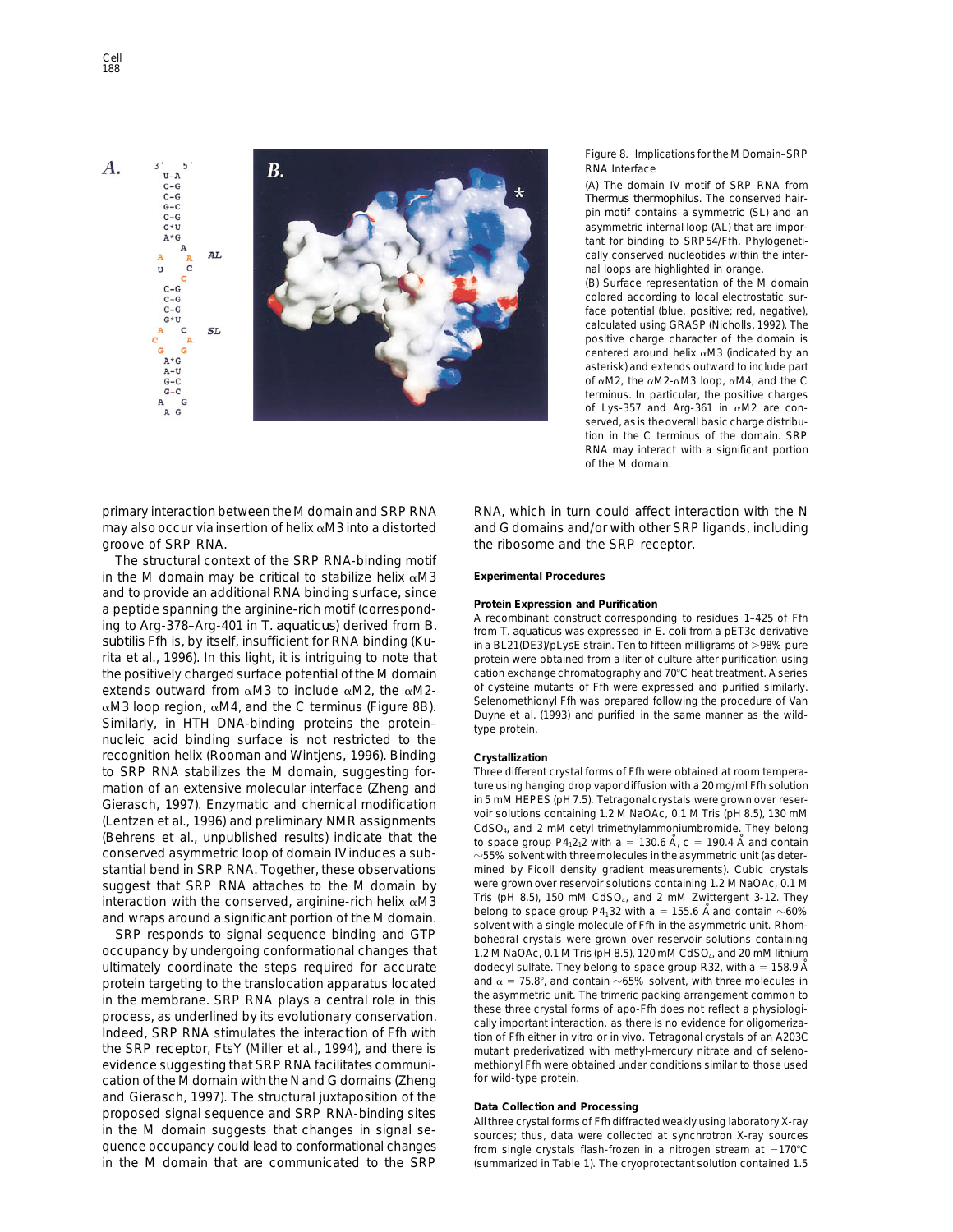M NaOAc, 0.1 M Tris (pH 8.5), 200 mM CdSO4, the appropriate **Acknowledgments** detergent, and 20% ethylene glycol. A low-resolution (4.0 Å) native cubic dataset was collected using a 30 cm MAR image plate at a wavelength of 1.08 Å (SSRL, BL 7-1; data not shown). All data were chrotron Radiation Laboratory and the Cornell High Energy Synchro-

quence-specific mercury site served to orient the known structure<br>of the NG fragment into 3-fold NCS-averaged SIR electron density<br>maps. A solvent mask calculated in SOLOMON (Collaborative Com-<br>putational Project, 1994) in around the unaccounted-for density of the M domain using MAMA Received May 1, 1998; revised June 17, 1998.<br>(Kleywegt and Jones, 1994a). NCS averaging in RAVE (Jones, 1992) Received May 1, 1998; revised June 17, 1998. with phase combination (from the N and G domains model) and<br>extension from 5.0–3.2 A resulted in a map that revealed good den-**References** sity for the N and G domains, but only allowed visualization of the<br>gross secondary structural features in the M domain. Subsequently,<br>data from selenomethionyl Ffh were obtained, and 27 of 33 expected<br>selenium sites were phases calculated in MLPHARE (Collaborative Computational Proj- Babu, Y.S., Bugg, C.E., and Cook, W.J. (1988). Structure of calmoduect, 1994) were used in combination with partial model phases as lin refined at 2.2 A resolution. J. Mol. Biol. 204, 191–204. a starting point for additional cycles of NCS averaging. At this stage,<br>helices  $\alpha$ M1,  $\alpha$ M2, and  $\alpha$ M4 were identified, and continuous density<br>was observed for the stretch of residues between  $\alpha$ M2 and  $\alpha$ M4.<br>The lo

Subsequently, we obtained rhombohedral crystals that do not<br>suffer from the aniostropic diffraction of the tetragonal crystals. This<br>form was solved by molecular replacement in AMORE (Collaborative<br>Computational Project. 1 Computational Project, 1994) using the partial model of the NCS trimer from the tetragonal crystal as a search model (R = 43.7%, Walter, P. (1989). Model for signal sequence recognition from amino-CC 5 59.1% after rotation/translation searches). The resulting 3-fold acid sequence of 54K subunit of signal recognition particle. Nature NCS averaged maps were of good quality and confirmed the se- *340*, 482–486. quence assignments made in the tetragonal crystal form. In addition, Bernstein, H.D., Zopf, D., Freymann, D.M., and Walter, P. (1993).<br>«M3 was identified and sequence was assigned from the end of Functional substitution of  $\alpha$ M3 was identified and sequence was assigned from the end of<br>  $\alpha$ M2 through the end of  $\alpha$ M4. The maps indicated that the mask<br>
unit by its Escherichia coli homologue. Proc. Natl Acad. Sci. USA<br>
used in the averaging ringer loop, located at after domain-wrotonian crystal contact. Fries<br>reconstructing a new mask around the M domain, averaged maps<br>revealed continuous density for the 19-residue finger loop connect-<br>ing oM1 and oM2. The fi ing αM1 and αM2. The final RSTATS (Collaborative Computational Brünger, A.T. (1996).<br>Project, 1994) R factor and correlation coefficient after 10 cycles of cut: Yale University). Project, 1994) R factor and correlation coefficient after 10 cycles of averaging were 23.4% and 93.0%, respectively. Chuprina, V.P., Rullmann, J.A., Lamerichs, R.M., van Boom, J.H.,

et al., 1991) and refined using X-PLOR (Brunger, 1996). The free R ular dynamics. J. Mol. Biol. 234, 446–462.<br>Factor was used to guide each stage of the refinement. Positional collaborative Computational Project (199 ractor was used to guide each stage of the reinferient. Positional<br>and torsional simulated annealing refinement protocols with tight<br>NCS restraints on all atoms were used initially. Subsequently, indi-<br>NCS restraints on al rection was applied using all data with  $F > \sigma F$  between 20.0 and 3.2 A resolution. During the final stages of rebuilding and refinement, the signal sequence of the nascent polypeptide. Cell 57, 599–610. NCS restraints were removed from residues 296-307 in the hinge Connolly, T., Rapiejko, P.J., and Gilmore, R. (1991). Requirement of region and residues 345–356 in the finger loop. Refinement resulted GTP hydrolysis for dissociation of the signal recognition particle in a final crystallographic R factor of 24.5% and a free R factor of from its receptor. Science *252*, 1171–1173. 27.1% for all data (F >  $\sigma$ F) between 20.0 and 3.2 A. The refined Freymann, D.M., Keenan, R.J., Stroud, R.M., and Walter, P. (1997). average B factor is 82.2  $A^2$ , consistent with the observed limit of Structure of the average B factor is 82.2 A<sup>2</sup>, consistent with the observed limit of<br>diffraction due to disorder in the crystal lattice. The final model is<br>composed of residues 1–307 and 319–418; 89% of the amino acids<br>are in the most fav

## 211–223. **Illustrations**

Figures were generated using BOBSCRIPT, Robert Esnouf's ex- Gellman, S.H. (1991). On the role of methionine residues in the setended version of MOLSCRIPT (Kraulis, 1991), and GRASP (Nicholls, quence-independent recognition of nonpolar protein surfaces. Bio-1992) and rendered using RASTER3D (Merritt and Anderson, 1994). chemistry *30*, 6633–6636.

We thank P. Foster, E. Rutenber, and the staff at the Stanford Synintegrated and scaled using DENZO and SCALEPACK (Otwinowski, tron Source for assistance with data collection; R. Morse, P. Focia,<br>1993) using the default, -3or cutoff. (A. Shiau, section of the S. LaPorte, and M. Butte for S. LaPorte, and M. Butte for computational assistance; A. Shiau, A. Derman, U. Schmitz, C. Reyes, P. Peluso, and T. Powers for Structure Determination<br>Heavy atom sites in the A203C-HgMe tetragonal crystal were lo-<br>Heavy atom sites in the A203C-HgMe tetragonal crystal were lo-<br>script: and members of the Stroug Walter, and Agard laboratories Heavy atom sites in the A203C-HgMe tetragonal crystal were lo-script; and members of the Stroud, Walter, and Agard laboratories<br>Cated in isomorphous difference Patterson maps. Subsequently, strong advice provided at all st cated in isomorphous difference Patterson maps. Subsequently, for advice provided at all stages. We also thank Tom Steitz for<br>heavy atom parameters were refined and SIR phases calculated in pointing out the structural simi heavy atom parameters were refined and SIR phases calculated in epointing out the structural similarity of the M domain to the HTH<br>MLPHARE (Collaborative Computational Project, 1994). The se-eragniv of DNA-binding proteins MLPHARE (Collaborative Computational Project, 1994). The se- family of DNA-binding proteins. This work was supported by Na-<br>quence-specific mercury site served to orient the known structure tional Institutes of Health (NIH

peaks in M domain (Met-329, Met-369), and Met-409) allowed se-<br>Battiste, J.L., Mao, H., Rao, S., Tan, R., Muhandiram, D.R., Kay, L.E.,<br>Frankel, A.D., and Williamson, J.R. (1996). Alpha helix-RNA major

Boelens, R., and Kaptein, R. (1993). Structure of the complex of *lac* Model Building and Refinement<br>The model was built in the rhombohedral crystal form using O (Jones by nuclear magnetic resonance spectroscopy and restrained molecby nuclear magnetic resonance spectroscopy and restrained molec-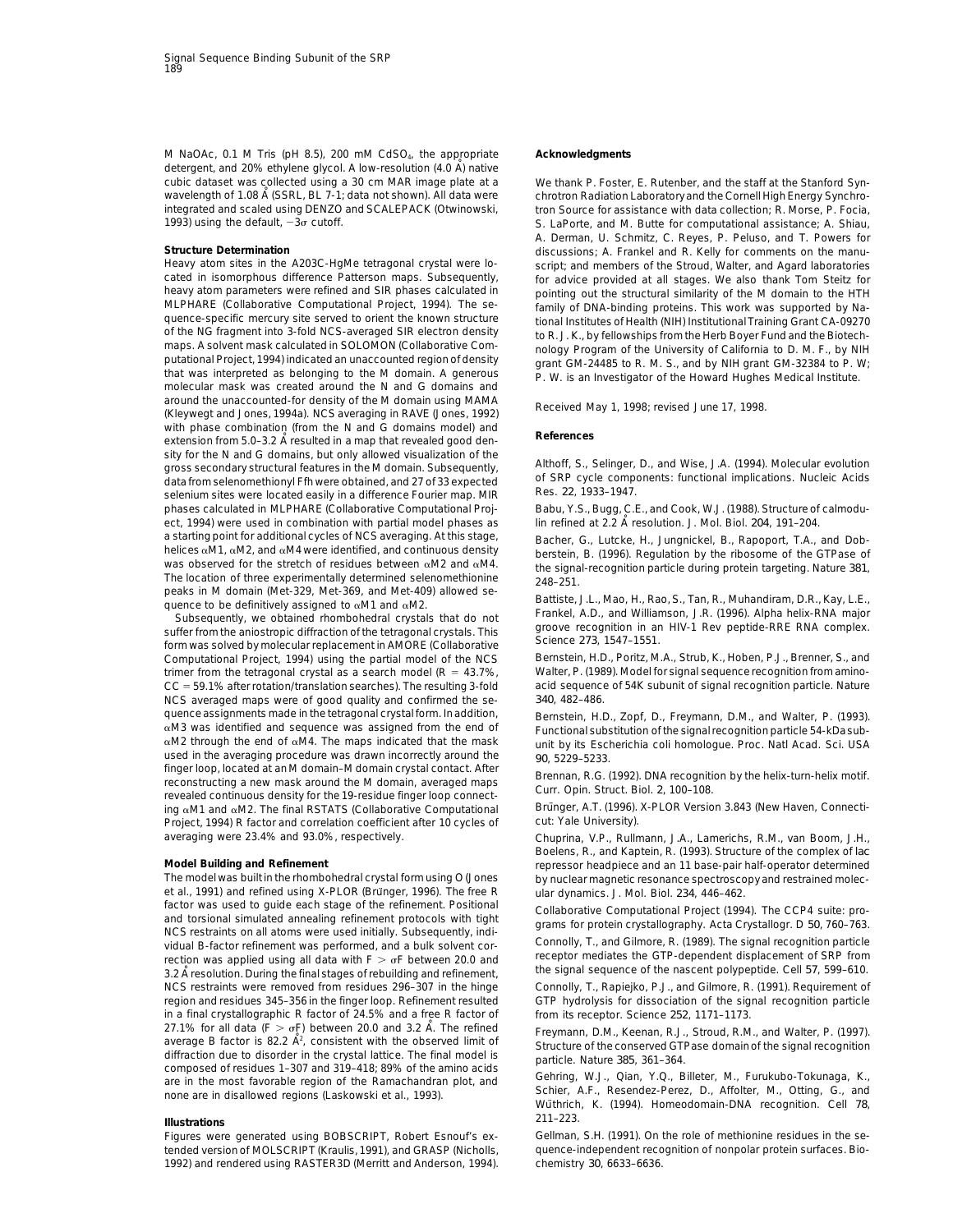Gilmore, R., Blobel, G., and Walter, P. (1982a). Protein translocation structure of the NG domain from the signal-recognition particle re-<br>across the endoplasmic reticulum: I. detection in the microsomal ceptor FtsY. Natur across the endoplasmic reticulum: I. detection in the microsomal ceptor FtsY. Nature 385, 365–368.<br>The Moral are endoplasmic reticulum: I. detection in the microsomal ceptor FtsY. Nature 385, 365–368. The N-domain of the s membrane of a receptor for the signal recognition particle. J. Cell Biol. 95, 463-469. **recognition particle 54-kDa subunit promotes efficient signal se-**

across the endoplasmic reticulum: II. isolation and characterization Nicholls, A. (1992). GRASP Manual (New York: Columbia University). of the signal recognition particle receptor. J. Cell Biol. *95*, 470–477. Otwinowski, Z. (1993). Oscillation data reduction program. In Data teins with the helix-turn-helix motif. Annu. Rev. Biochem. 59, 933–969. Phillips, G.J., and Silhavy, T.J. (1992). The E. coli ffh gene is neces-

Ikura, M., Clore, G.M., Gronenborn, A.M., Zhu, G., Klee, C.B., and sary for viability and efficient protein export. Nature *359*, 744–746. Bax, A. (1992). Solution structure of a calmodulin-target peptide poritz, M.A., Strub, K., and Walter, P. (1988). Human SRP RNA and<br>Complex by multidimensional NMR. Science 256, 632–638. C. Goli 4.5S RNA contain a highly h

Jones, T.A. (1992). A, yaap, asap, @#\*? A set of averaging programs. Cell *55*, 4–6.

Jones, T.A., Zou, J.Y., Cowan, S.W., and Kjelgard, M.W. (1991). Improved methods for building protein models in electron density Rapiejko, P.J.,and Gilmore,R. (1997). Empty site forms of the SRP54 maps and the location of errors in these models. Acta Crystallogr. and SR alpha GTPases mediate targeting of ribosome-nascent chain<br>A 47, 110-119. complexes to the endoplasmic reticulum Cell 89, 703-713

Kleywegt, G.J., and Jones, T.A. (1994a). Halloween...masks and Rapoport, T.A., Jungnickel, B., and Kutay, U. (1996). Protein trans-<br>Lones. In From First Map to Final Model, S. Bailey, R. Hubbard, and port across the eukary D. Waller, eds. (Warrington, England: SERC Daresbury Laboratory). ner membranes. Annu. Rev. Biochem. *65*, 271–303.

tailed and schematic plots of protein structures. J. Appl. Cryst. *24*, 1793–1802. 946–950. Rooman, M., and Wintjens, R. (1996). Structural classification of

and Yamane, K. (1996). Identification of a region of Bacillus subtilis Mol. Biol. *262*, 294–313. Ffh, a homologue of mammalian SRP54 protein, that is essential for Schmitz, U., Freymann, D.M., James, T.L., Keenan, R.J., Vinayak, binding to small cytoplasmic RNA. J. Biol. Chem. 271, 13140-13146.<br>binding to small cytopl (1993). PROCHECK: a program to check the stereochemical quality 1213–1227. of protein structures. J. Appl. Cryst. *26*, 283–291. Steitz, T.A., Ohlendorf, D.H., McKay, D.B., Anderson, W.F., and Mat-

termeyer, W. (1996). Structure of 4.5S RNA in the signal recognition of catabolite gene activator and cro repressor proteins. Proc. Natl. particle as studied by enzymatic and chemical probing. RNA *2*, Acad. Sci. USA *79*, 3097–3100. 244–253. Takamatsu, H., Bunai, K., Horinaka, T., Oguro, A., Nakamura, K.,

macher, M.A., Brennan, R.G., and Lu, P. (1996). Crystal structure of for binding to presecretory protein in Bacillus subtilis Ffh, a homothe lactose operon repressor and its complexes with DNA and in- logue of the 54-kDa subunit of mammalian signal recognition partiducer. Science *271*, 1247–1254. cle. Eur. J. Biochem. *248*, 575–582.

berstein, B. (1992). Signal-sequence recognition by an Escherichia signal recognition particle is required for the insertion of a subset coli ribonucleoprotein complex. Nature *359*, 741–743. of inner membrane proteins. Cell *88*, 187–196.

B. (1992). The methionine-rich domain of the 54 kDa subunit of Luirink, J. (1995). Early events in preprotein recognition in E. coli: signal recognition particle is sufficient for the interaction with signal interaction of SRP and trigger factor with nascent polypeptides. sequences. EMBO J. *11*, 1543–1551. EMBO J. *14*, 5494–5505.

and nonfunctional LamB signal sequences can be distinguished by their biophysical properties. J. Biol. Chem. *264*, 17293–17297. FKBP-12 complexes with FK506 and rapamycin. J. Mol. Biol. *229*,

Meador, W.E., Means, A.R., and Quiocho, F.A. (1992). Target enzyme 105-124. recognition by calmodulin: 2.4 Å structure of a calmodulin-peptide von Heijne, G. (1985). Signal sequences: the limits of variation. J. complex. Science *257*, 1251–1255. Mol. Biol. *184*, 99–105.

of calmodulin plasticity in molecular recognition on the basis of in signal peptide design: implications for protein secretion in foreign x-ray structures. Science *262*, 1718–1721. hosts. FEBS Lett. *244*, 439–446.

program for photorealistic molecular structures. Acta Crystallogr. ated protein complex required for protein translocation across the

translocation across membranes-the role of the "docking protein". and protein targeting to the endoplasmic reticulum membrane. Nature *297*, 647–650. Annu. Rev. Cell Biol. *10*, 87–119.

coli Ffh/4.5S ribonucleoprotein and FtsY mimics that of mammalian recombinase  $\gamma\delta$  resolvase complexed with a 34 bp cleavage site. signal recognition particle and its receptor. Nature *367*, 657–659. Cell *82*, 193–207.

Gierasch, L.M. (1989). Signal sequences. Biochemistry *28*, 923–930. Montoya, G., Svensson, C., Luirink, J., and Sinning, I. (1997). Crystal

Gilmore, R., Walter, P., and Blobel, G. (1982b). Protein translocation quence binding. Eur. J. Biochem. *245*, 720–729.

Collection and Processing, L. Sawyer, N.W. Isaacs, S. Bailey, eds.<br>(Warrington, England: SERC Daresbury Laboratory).

E. coli 4.5S RNA contain a highly homologous structural domain.

In Molecular Replacement, E.J. Dodson, S. Gover, and W. Wolf, eds. Powers, T., and Walter, P. (1995). Reciprocal stimulation of GTP<br>(Warrington, England: SERC Daresbury Laboratory), pp. 91–105. Photolysis by two directly i hydrolysis by two directly interacting GTPases. Science 269, 1422-

A *47*, 110–119. complexes to the endoplasmic reticulum. Cell *89*, 703–713.

port across the eukaryotic endoplasmic reticulum and bacterial in-

Kleywegt, G.J., and Jones, T.A. (1994b). A super position. CCP4 Ro¨ misch, K., Webb, J., Lingelbach, K., Gausepohl, H., and Dobberstein, B. (1990). The 54-kDa protein of signal recognition particle Kraulis, P.J. (1991). MOLSCRIPT: a program to produce both de- contains a methionine-rich RNA binding domain. J. Cell Biol. *111*,

Kurita, K., Honda, K., Suzuma, S., Takamatsu, H., Nakamura, K., HTH DNA-binding domains and protein-DNA interaction modes. J.

domain of the mammalian signal recognition particle (SRP). RNA 2,

Lentzen, G., Moine, H., Ehresmann, C., Ehresmann, B., and Win- thews, B.W. (1982). Structural similarity in the DNA-binding domains

Lewis, M., Chang, G., Horton, N.C., Kercher, M.A., Pace, H.C., Schu- Watabe, K.,and Yamane, K. (1997). Identification of a region required

Luirink, J., High, S., Wood, H., Giner, A., Tollervey, D., and Dob- Ulbrandt, N.D., Newitt, J.A., and Bernstein, H.D. (1997). The E. coli

Lütcke, H., High, S., Römisch, K., Ashford, A.J., and Dobberstein, Valent, Q.A., Kendall, D.A., High, S., Kusters, R., Oudega, B., and

McKnight, C.J., Briggs, M.S., and Gierasch, L.M. (1989). Functional Van Duyne, G.D., Standaert, R.F., Karplus, P.A., Schreiber, S.L., and Gierasch, L.M. (1989). Atomic structures of the human immunophilin

Meador, W.E., Means, A.R., and Quiocho, F.A. (1993). Modulation von Heijne, G., and Abrahmsen, L. (1989). Species-specific variation

Merritt, E.A., and Anderson, W.F. (1994). Raster3D Version 2.0: a Walter, P., and Blobel, G. (1980). Purification of a membrane-associ-D *50*, 219–220. endoplasmic reticulum. Proc. Natl. Acad. Sci. USA *77*, 7112–7116. Meyer, D.I., Krause, E., and Dobberstein, B. (1982). Secretory protein Walter, P., and Johnson, A.E. (1994). Signal sequence recognition

Miller, J.D., Bernstein, H.D., and Walter, P. (1994). Interaction of E. Yang, W., andSteitz, T.A. (1995). Crystal structure of the site-specific